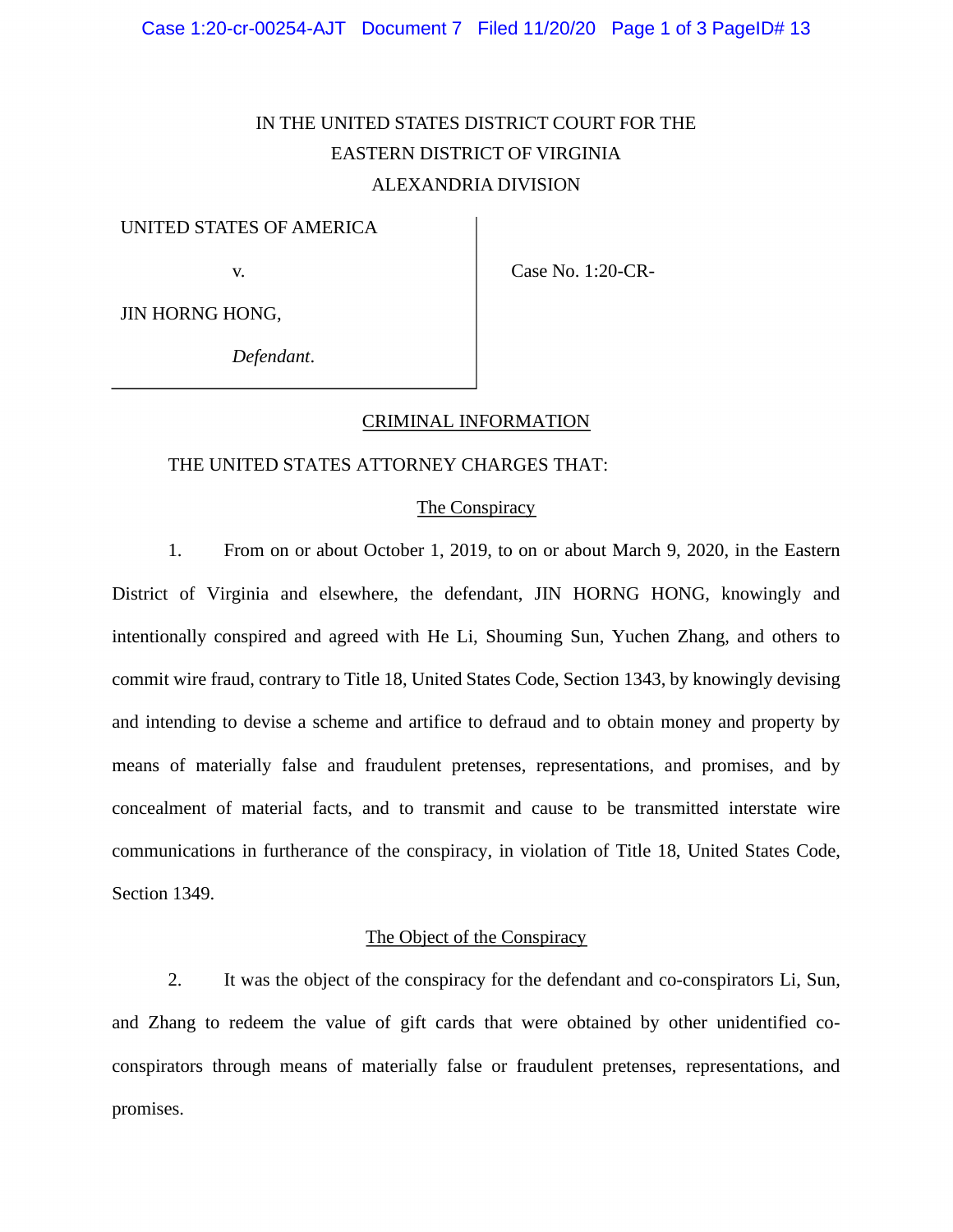#### Manner and Means of the Conspiracy

3. In order to effect the object of the conspiracy, the defendant and his co-conspirators engaged in the following conduct in the Eastern District of Virginia and elsewhere:

social media. a. Unidentified co-conspirators contacted victims by telephone or through

b. Unidentified co-conspirators assumed fictitious identities, including falsely claiming to be from the Internal Revenue Service, the Social Security Administration, or employees of businesses or financial institutions known to the victims, and, among others ruses, falsely told victims they were entitled to grants or refunds, or in some cases had their personal identification information compromised. In other cases, unidentified co-conspirators developed on-line relationships with victims as a means to commit the fraud and effect the object of the conspiracy.

Walmart and Sam's Club stores. c. Based on false representations, unidentified co-conspirators fraudulently induced more than 500 victims to purchase gift cards, including gift cards to be redeemed at

d. Unidentified co-conspirators then directed the victims to send to members of the conspiracy through wire communications the gift cards' redemption codes, which are codes used to redeem the value of the gift cards without having the physical cards.

 the redemption codes and used the redemption codes obtained by fraud to purchase goods and e. Defendant HONG and co-conspirators Li, Sun, and Zhang were provided services for their personal benefit and the benefit of their co-conspirators primarily at Walmart and Sam's Club locations. These transactions occurred in the Eastern District of Virginia and elsewhere and each transaction transmitted and caused to be transmitted interstate wire